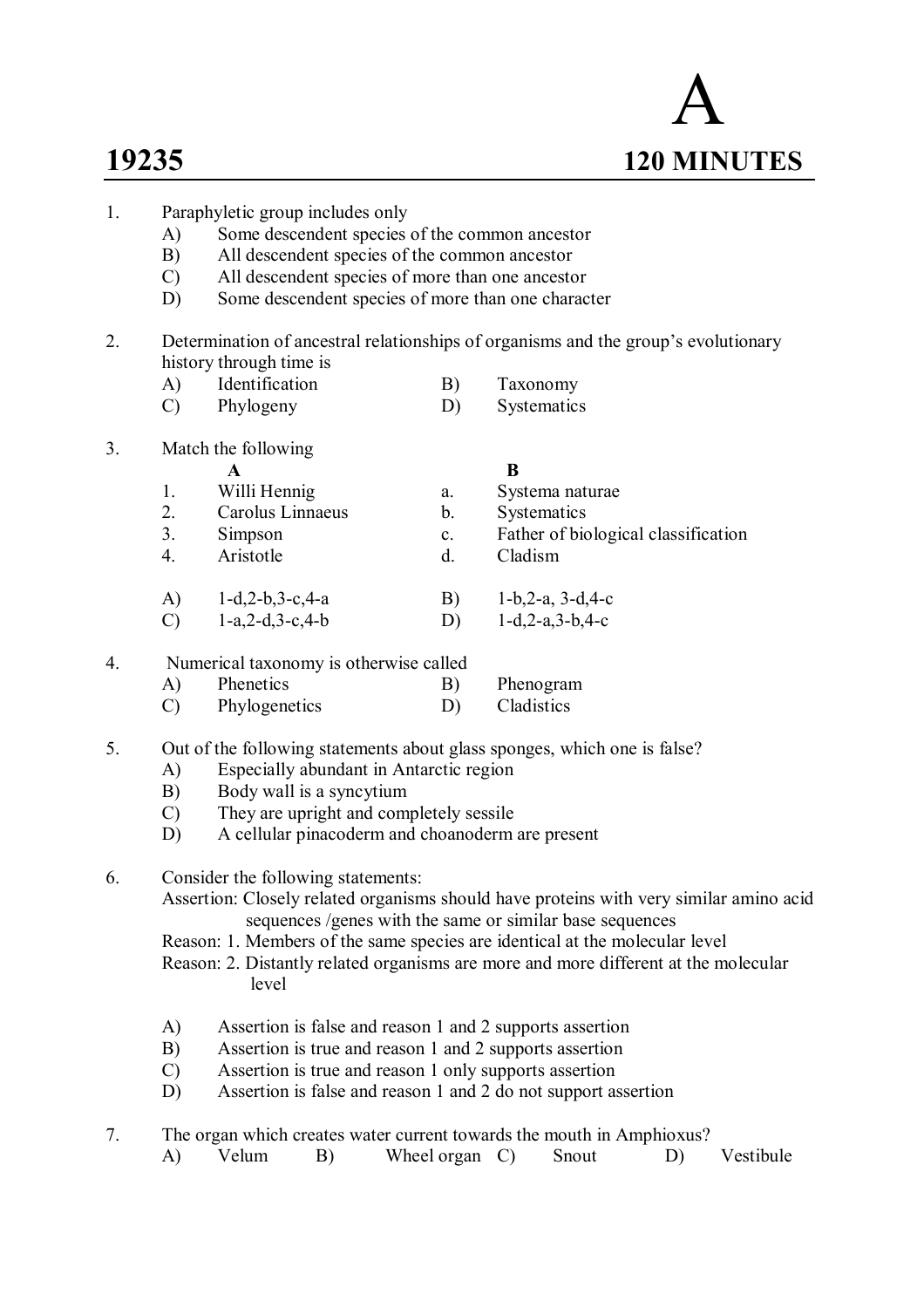- 8. Retrogressive metamorphosis is seen in
	- A) Cephalochordates B) Rotifers
	- C) Urochordates D) Cnidarians
- 9. Consider the following statements:
	- Assertion: The phenomenon of retention of larval characters of axolotl is called neoteny and they become sexually mature to start reproduction
	- Reason 1 : When water and food are abundant, they do not metamorphose into adults
	- Reason 2 : If water and food are scarce, they lose gills and tail, develop lungs and metamorphose into adults
	- Reason 3 : If water and food abundant, they metamorphose into adults
	- A) Assertion is true and reason 1 supports assertion
	- B) Assertion is true and reason 1 and 2 support assertion
	- C) Assertion is false and reason 1does not support assertion
	- D) Assertion is false and reason 1 and 2 do no support assertion

#### 10. Match the following

| a.             | Draco                         | 1. | Nocturnal and insectivorous         |
|----------------|-------------------------------|----|-------------------------------------|
| $\mathbf b$ .  | Gecko                         | 2. | Patagium                            |
| $\mathbf{c}$ . | Varanus                       | 3. | Fossorial lizard                    |
| $\mathbf{d}$ . | Uromastix                     | 4. | Largest living lizard               |
| A)             | $a-2$ , $b-1$ , $c-4$ , $d-3$ |    | $a-2$ , $b-1$ , $c-3$ , $d-4$<br>B) |
| $\mathcal{C}$  | $a-1$ , $b-2$ , $c-4$ , $d-3$ |    | $a-3$ , $b-2$ , $c-1$ , $d-4$<br>D) |

#### 11. Organ of Corti is

- A) Made up of cells specially modified for recovering sound waves
- B) Involved in keeping equilibrium
- C) Is the point of origin of ureter from kidney
- D) Is a concave depression on the inner side of kidney

#### 12. Out of the following which is not fishing gear?

- A) Harpoon B) Trap
- C) Dug-out canoe D) Purse-sein

#### 13. Match the following

## **A B**

1. Green mussel a. Perna indica 2. Brown mussel b. Raft culture 3. Pinctada c. Chilka lake 4. Etroplus surratensis d. Perna viridis A) 1-d,2-b,3-a,4-c B) 1-d,2-c,3-a,4-b<br>C) 1-d,2-a,3-b,4-c D) 1-d,2-c,3-b,4-a C)  $1-d, 2-a, 3-b, 4-c$  D)

# 14. Spodoptera mauritia is a pest of

- 
- A) Paddy B) Maize C) Sugar cane D) Rubber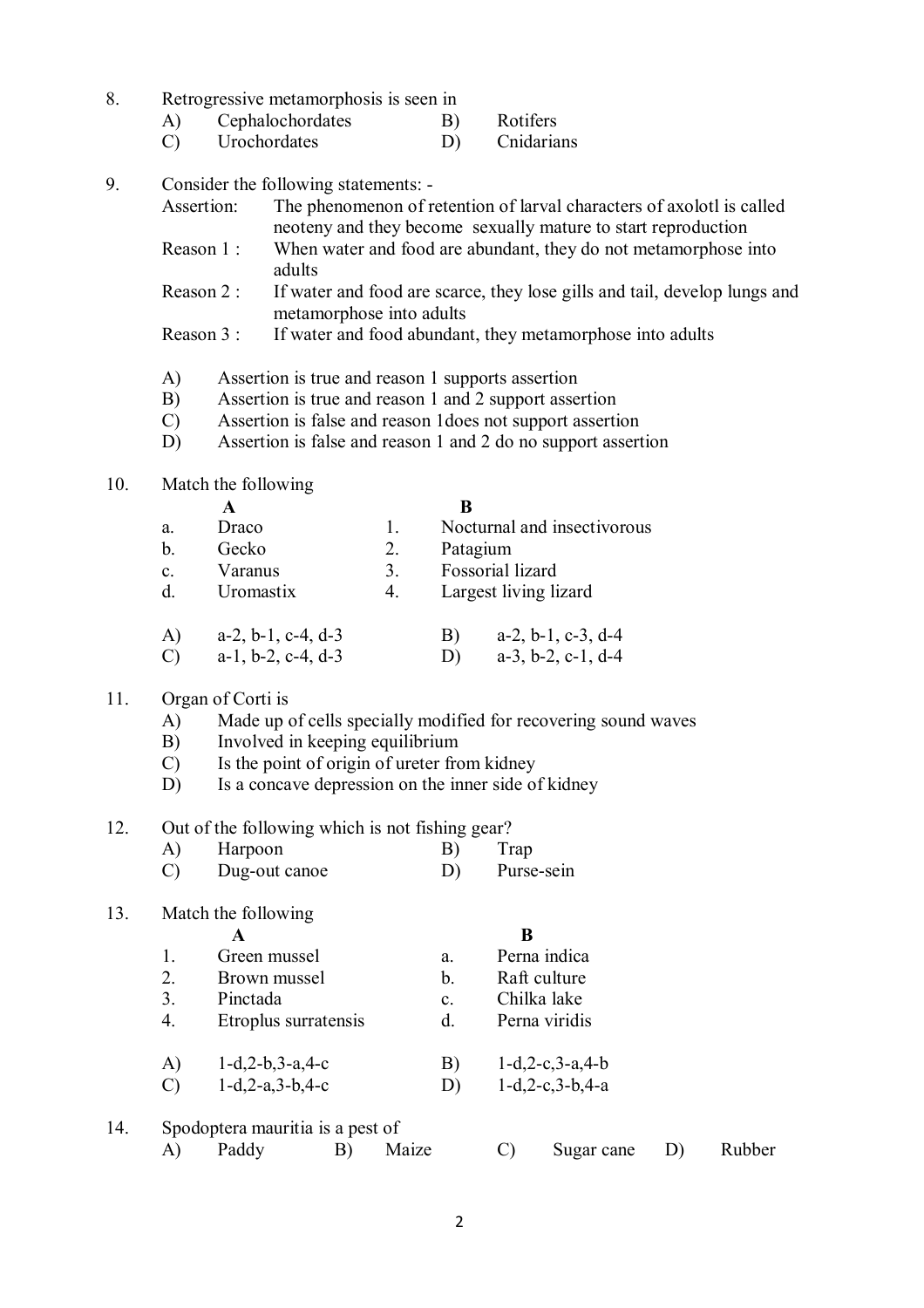| 15. | Dinosaurs became completely extinct in |
|-----|----------------------------------------|
|-----|----------------------------------------|

- A) Oligocene epoch B) Eocene epoch
- C) Palaeocene epoch D) Meocene epoch
- 16. A perfect nutrient cycle is a biogeochemical cycle in which
	- A) The Cycling is imperfect and the nutrients removed from the cycle are not fully compensated by their release
	- B) The nutrients are replaced as fast as they are removed from the reservoir pools
	- C) The nutrients are released largely by deep sediments such as weathering rocks
	- D) The atmosphere serves as the reservoir pool
- 17. Out of the following which is not a process of ecological succession?
	- A) Nudation B) Ecesis C) Dominance D) Competition
- 18. Match the following

|                |                      |                | В                                              |
|----------------|----------------------|----------------|------------------------------------------------|
|                | Amensalism           | a.             | Population 1 benefits, population 2 unaffected |
| 2              | Competition          | $\mathbf b$ .  | Population 1 unaffected, population 2 harmed   |
| 3.             | Commensalism         | $\mathbf{c}$ . | Direct inhibition of each species by the other |
| $\overline{4}$ | Neutralism           | d.             | Neither population affects the other           |
| A)             | $1-b, 2-a, 3-c, 4-d$ |                | $1-b, 2-d, 3-c, 4-a$                           |

- C) 1-d,2-b, 3-c,4-a D) 1-b,2-c,3-a,4-d
- 19. Symbiotic origin of mitochondria and chloroplasts has been confirmed by
	- A) Molecular taxonomy B) Numerical taxonomy
	- C) Taxonomic hierarchy D) Hierarchial taxa
- 20. Which of the following statements are true?
	- 1. Metamerism affects the endodermal and mesodermal regions of the body<br>2. Homonomous segmentation is only hypothetical
	- 2. Homonomous segmentation is only hypothetical
	- 3. Many animals exhibit heteronomous type of segmentation in which the segments are variously modified for doing different functions
	- 4. Pseudo-metamerism is exhibited by Nereis
	- A) 1 and 4 only B) 3 and 4 only
	- C) 1 and 2 only D) 2 and 3 only
- 21. Niche of an organism refers to the
	- A) Functional role it plays in the ecosystem
	- B) Environment, where an organism lives
	- C) Specific regions in a habitat where individual organisms live
	- D) Co-existing species of animals
- 22. How are transcription activators classified?
	- A) According to the type of RNA binding and domain
	- B) According to the type of DNA binding and domain
	- C) According to the type of receptor domain
	- D) According to the type of enzyme domain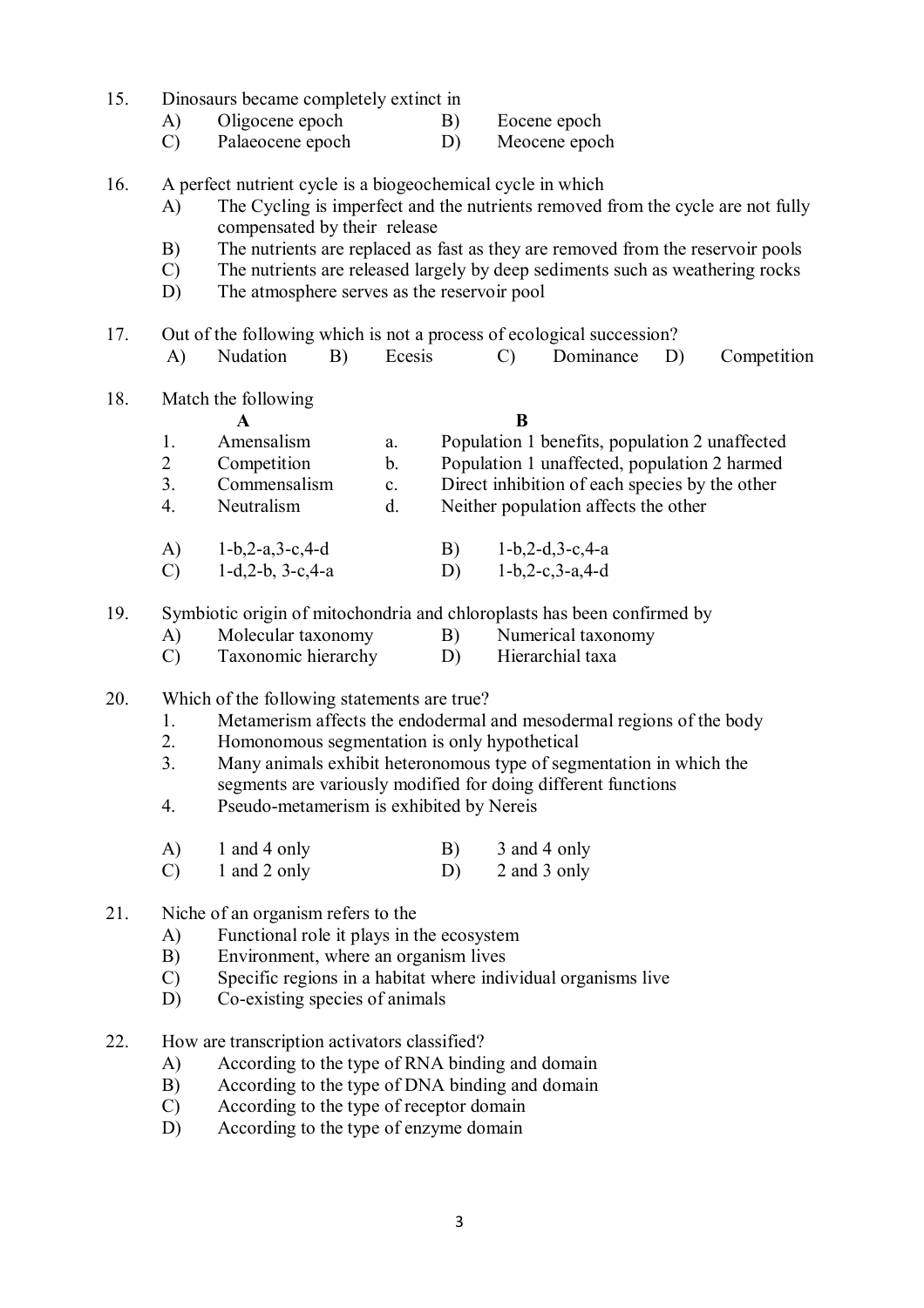- 23. Regulated stage of gene expression is
	- A) DNA-RNA transcription B) RNA transport
	- C) Translation D) mRNA degradation

#### 24. A few statements with regard to Ozone depletion is given below. Find out which is **not** true:

- A) Increased terrestrial reflection of infrared heat
- B) Influx of high level of UV radiation
- C) Increased incidence of squamous cell carcinoma
- D) Decreases greenhouse effect
- 25. Itai-Itai is a disease caused by a metal pollution in Japan. Which is the metal?
- A) Lead B) Cadmium C) Zinc D) Arsenic
- 26. Which is not a type of ionizing radiation emitted by radioactive substances?
- A) Alpha B) Delta C) Beta D) Gamma
- 27. Out of the following statements with respect to ionizing radiation, which is false?
	- A) Very high energy radiations
	- B) Able to remove electrons from atoms
	- C) Is believed to be the one of the chief causes of injury to protoplasm
	- D) UV light is an example
- 28. With respect to Red Data Book, which statement is **not** true?
	- A) Red pages contain the list of the most endangered species, which are on the verge of extinction
	- B) Pink pages include the critically endangered species
	- C) Green pages include those species that were formerly endangered, but now recovered and no longer threatened.
	- D) Yellow pages contain species which have the possibility to become extinct
- 29. Which date is observed as 'World Environment Day'?<br>A) June  $5^{th}$  B) July  $5^{th}$  C) June  $6^{th}$ 
	- A) June  $5^{th}$  B) July  $5^{th}$  C) June  $6^{th}$  D) June  $4^{th}$
- 30. Match the following

| 1. | Sunderbans biosphere reserve |    | a.             | Arunachal pradesh    |
|----|------------------------------|----|----------------|----------------------|
| 2. | <b>Nokrek</b>                |    | b.             | Uttar pradesh        |
| 3. | Namdapha                     |    | $\mathbf{c}$ . | Meghalaya            |
| 4. | Nandadevi                    |    | $d_{\cdot}$    | West Bengal          |
| A) | $1-d, 2-b, 3-c, 4-a$         | B) |                | $1-d, 2-c, 3-a, 4-b$ |
| C) | $1-d, 2-a, 3-b, 4-c$         | D) |                | $1-d, 2-a, 3-c, 4-b$ |

- 31. A few statements are given below. Find out which ones are true?
	- 1. The cerebral cortex is not very essential for learning and memory
	- 2. Temporal lobe of primates plays a significant role in the learning of touch discrimination
	- 3. Learning occurs at many parts of the brain at once and no one part is absolutely essential
	- A) 1 and 2 B) 1, 2 and 3 C) 2 and 3 D) 1 and 3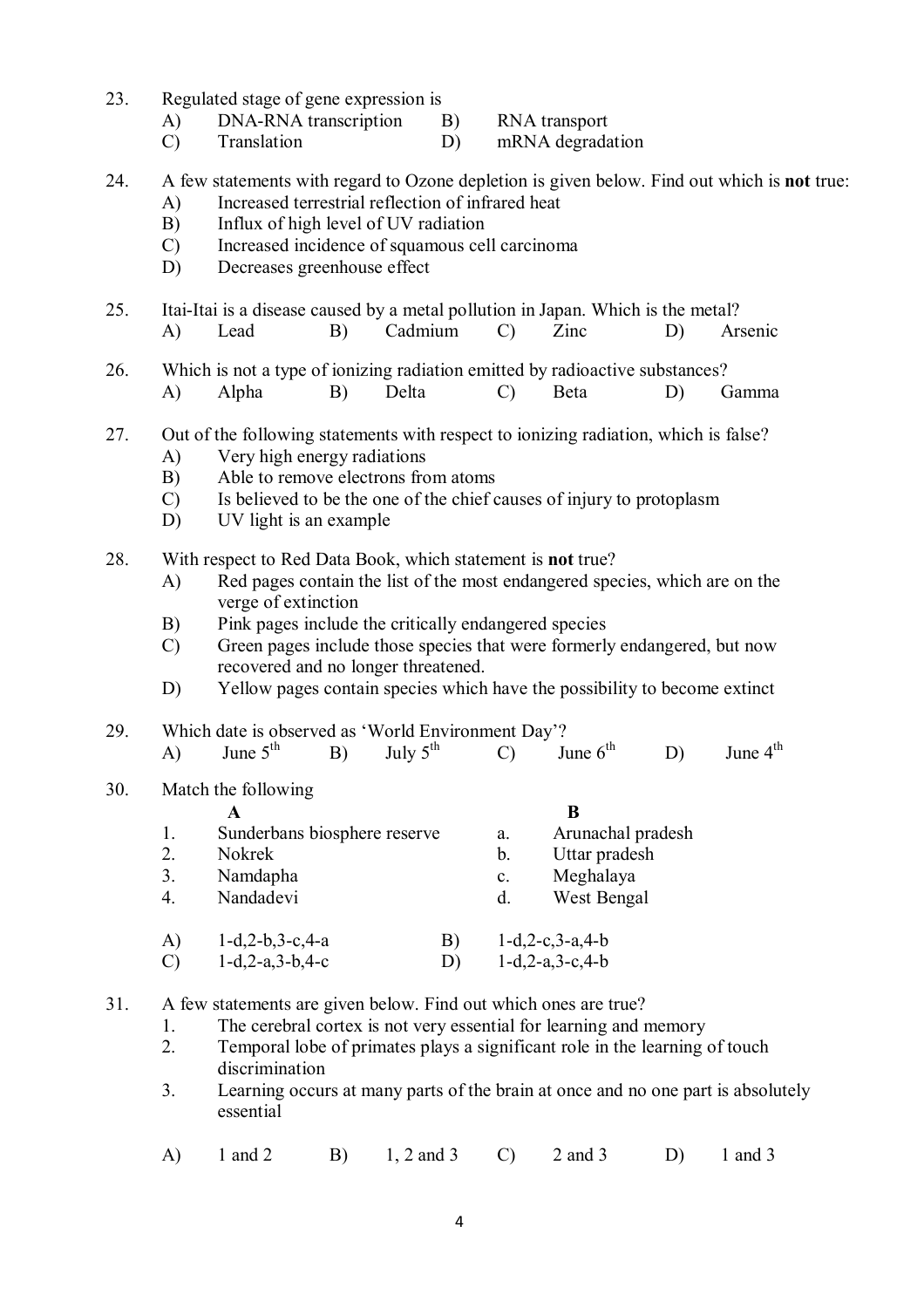| 32. | Match the following                                                                                      |                                                   |    |                |                      |    |      |  |  |
|-----|----------------------------------------------------------------------------------------------------------|---------------------------------------------------|----|----------------|----------------------|----|------|--|--|
|     |                                                                                                          | A                                                 |    | B              |                      |    |      |  |  |
|     | 1.                                                                                                       | Palolo worms                                      |    | a.             | Annual rhythm        |    |      |  |  |
|     | 2.                                                                                                       | 24 hour solar cycle                               |    | $\mathbf{b}$ . | Free runners         |    |      |  |  |
|     | 3.                                                                                                       | Nesting of birds                                  |    | $c_{\cdot}$    | Circadian rhythm     |    |      |  |  |
|     | 4.                                                                                                       | Deviation from the regular pattern                |    | d.             | Lunar rhythm         |    |      |  |  |
|     |                                                                                                          | A) $1-d, 2-c, 3-b, 4-a$                           | B) |                | $1-d, 2-c, 3-a, 4-b$ |    |      |  |  |
|     | $\mathcal{C}$                                                                                            | $1-b, 2-c, 3-d, 4-a$                              | D) |                | $1-c, 2-d, 3-a, 4-b$ |    |      |  |  |
| 33. | The chemoreceptors of the male silkworm moth are located in its                                          |                                                   |    |                |                      |    |      |  |  |
|     | A)                                                                                                       | <b>Nostrils</b><br>B)<br>Eyes                     |    | $\mathcal{C}$  | Antennae             | D) | Skin |  |  |
| 34. | In which form is the iron in the human hemoglobin found?                                                 |                                                   |    |                |                      |    |      |  |  |
|     | A)                                                                                                       | Monovalent state                                  | B) |                | Divalent state       |    |      |  |  |
|     | $\mathcal{C}$                                                                                            | Trivalent state                                   | D) |                | Ferric state         |    |      |  |  |
| 35. |                                                                                                          | What is diastolic pressure?                       |    |                |                      |    |      |  |  |
|     | A)                                                                                                       | The blood pressure existing in the large arteries |    |                |                      |    |      |  |  |
|     | The minimum blood pressure during ventricular diastole before the beginning<br>B)<br>of the next systole |                                                   |    |                |                      |    |      |  |  |

- C) Arterial blood pressure during ventricular contraction
- D) The average between the mean and pulse pressure
- 36. Which one of the following steps related to platelet is false?
	- A) They are formed by the fragmentation of large cells called megakaryocytes
	- B) Megakaryocytes are derived from the stem cells in the bone marrow
	- C) Their production is regulated by a hormone called thrombopoietin
	- D) Thromboplastin also regulates the production of thrombocytes

#### 37. What is hypernatremia?

- A) An increase in plasma Vitamin D level above normal
- B) An increase in natriuretic hormone in blood above normal
- C) An increased erythropoietin level in plasma
- D) An increase in plasma sodium level above normal

38. Which among the following statements about loop of Henle is false?

- A) Loop of Henle begins in the medulla of the Kidney<br>B) Its primary role is to concentrate the salt in the inter
- Its primary role is to concentrate the salt in the interstitium, the tissue surrounding the loop
- C) It begins in the cortex, receives filtrate from the proximal convoluted tubule
- D) Finally, it returns to the cortex and empty into the distal convoluted tubule
- 39. Which among the following is **not** true?
	- A) Fat synthesis is accentuated by an uptake of glucose
	- B) Insulin influences the active transport of glucose across the renal tubules
	- C) Insulin does not influence the active transport of glucose across gastrointestinal epithelium
	- D) Glycogen synthesis is also accentuated by an uptake of glucose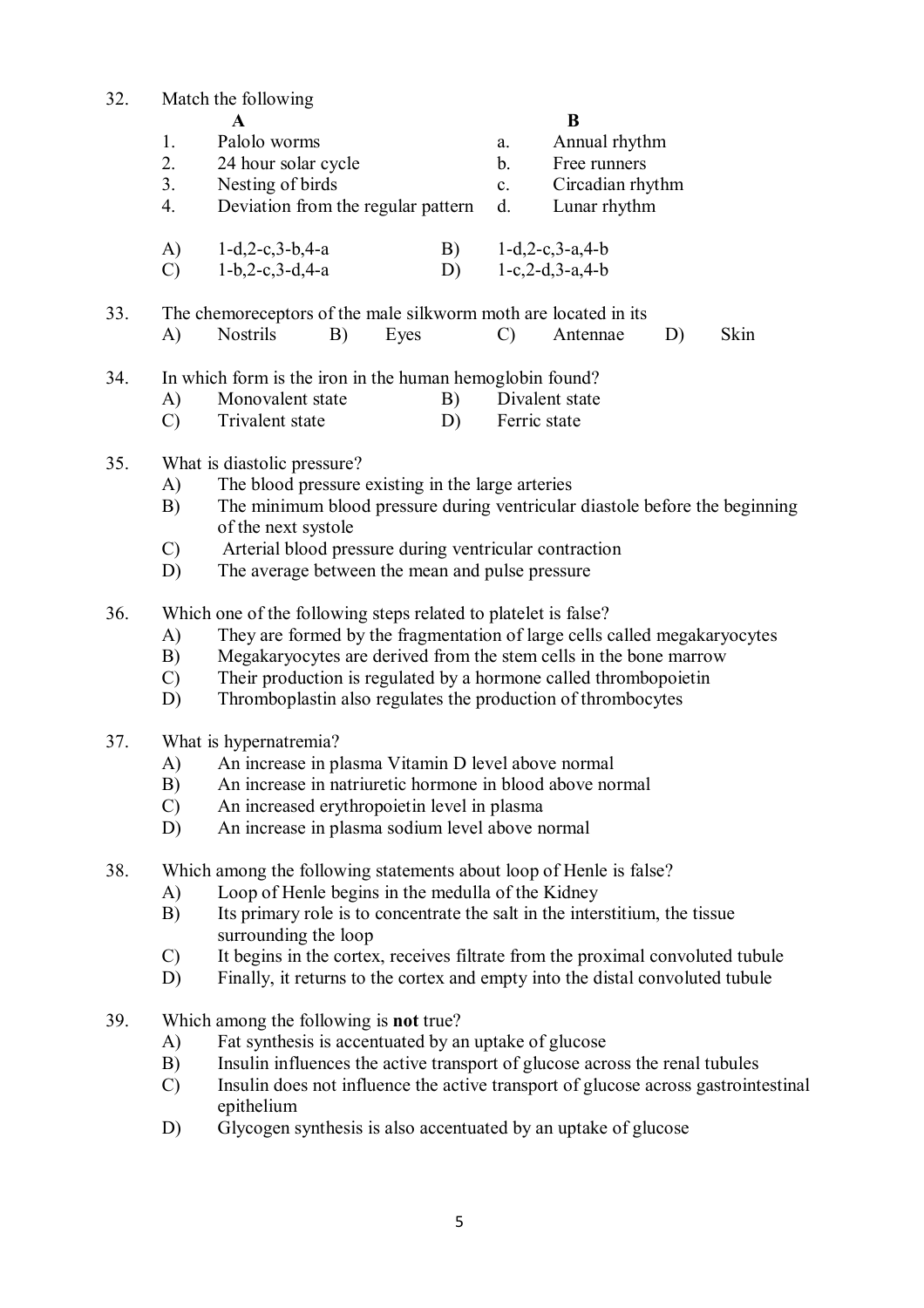| 40.<br>Find out the correct ejaculation pathway of sperm |               |                                                                                              |    |                                  |                |               |                                                    |  |        |         |
|----------------------------------------------------------|---------------|----------------------------------------------------------------------------------------------|----|----------------------------------|----------------|---------------|----------------------------------------------------|--|--------|---------|
|                                                          | $\mathbf{A}$  | Efferent ductules—>Epididymis—>Ductus deferens—>Ejaculatory duct                             |    |                                  |                |               |                                                    |  |        |         |
|                                                          | B)            | Epididymis->Ductus deferens-Ejaculatory duct->Efferent ductules                              |    |                                  |                |               |                                                    |  |        |         |
|                                                          | $\mathcal{C}$ | Epididymis->Dductus deferens->Efferent ductules->Ejaculatory duct                            |    |                                  |                |               |                                                    |  |        |         |
|                                                          | D)            | Ductus deferens—>Epididymis—>Efferent ductules—>Ejaculatory duct                             |    |                                  |                |               |                                                    |  |        |         |
| 41.                                                      | length?       | Whether relaxed or contracted, which part in a myofibril always remain the same              |    |                                  |                |               |                                                    |  |        |         |
|                                                          | $\bf{A}$      | I band                                                                                       | B) | H-Zone                           |                | $\mathcal{C}$ | A band                                             |  | D)     | Z-Zone  |
| 42.                                                      |               | Match the following                                                                          |    |                                  |                |               |                                                    |  |        |         |
|                                                          |               | $\mathbf{A}$                                                                                 |    |                                  |                |               |                                                    |  | B      |         |
|                                                          | 1.            | Activation of B cells                                                                        |    |                                  |                |               | a.                                                 |  | Ig A   |         |
|                                                          | 2.            | Mediator in allergic response                                                                |    |                                  |                |               | b.                                                 |  | Ig E   |         |
|                                                          | 3.            | Stimulation of phagocytes and complement                                                     |    |                                  |                |               |                                                    |  |        |         |
|                                                          |               | system passive immunity to fetus                                                             |    |                                  |                |               | $\mathbf{c}$ .                                     |  | Ig M   |         |
|                                                          | 4.            | Protection from inhaled and ingested pathogen                                                |    |                                  |                |               | d.                                                 |  | $Ig$ G |         |
|                                                          | A)            | $1-c, 2-d, 3-b, 4-a$                                                                         |    |                                  | B)             |               | $1-c, 2-a, 3-b, 4-d$                               |  |        |         |
|                                                          | $\mathcal{C}$ | $1-b, 2-c, 3-d, 4-a$                                                                         |    |                                  | D)             |               | $1-c, 2-b, 3-d, 4-a$                               |  |        |         |
| 43.                                                      |               | Match the following                                                                          |    |                                  |                |               |                                                    |  |        |         |
|                                                          |               | $\mathbf A$                                                                                  |    |                                  |                | B             |                                                    |  |        |         |
|                                                          |               | 1. Helper T cells                                                                            | a. | Bind to and destroy target cells |                |               |                                                    |  |        |         |
|                                                          |               | 2. Cytotoxic T cells<br>Activate T or B lymphocytes to become plasma cells<br>$\mathbf{b}$ . |    |                                  |                |               |                                                    |  |        |         |
|                                                          |               | 3. Plasma cells<br>Cells that are active in the production of antibodies<br>$\mathbf{c}$ .   |    |                                  |                |               |                                                    |  |        |         |
|                                                          |               | 4. Killer T cells                                                                            | d. |                                  |                |               | Combine with antigen, causing lysis and release of |  |        |         |
|                                                          |               |                                                                                              |    | cytokines                        |                |               |                                                    |  |        |         |
|                                                          | A)            | $1-b, 2-c, 3-a, 4-d$                                                                         |    |                                  | B)             |               | $1-b, 2-a, 3-c, 4-d$                               |  |        |         |
|                                                          | $\mathcal{C}$ | $1-a, 2-c, 3-b, 4-d$                                                                         |    |                                  | D)             |               | $1-a, 2-d, 3-b, 4-c$                               |  |        |         |
| 44.                                                      |               | Match the following                                                                          |    |                                  |                |               |                                                    |  |        |         |
|                                                          |               | A                                                                                            |    |                                  |                | B             |                                                    |  |        |         |
|                                                          | 1.            | Radial cleavage                                                                              |    |                                  | a.             |               | Annelids, molluscans and flatworms                 |  |        |         |
|                                                          | 2.            | Spiral cleavage                                                                              |    |                                  | b.             |               | Mammals and nematodes                              |  |        |         |
|                                                          | 3.            | Bilateral cleavage                                                                           |    |                                  | $\mathbf{c}$ . | Tunicates     |                                                    |  |        |         |
|                                                          | 4.            | Rotational cleavage                                                                          |    |                                  | d              |               | Echinoderms and flatworms                          |  |        |         |
|                                                          | A)            | $1-d, 2-a, 3-c, 4-b$                                                                         |    |                                  | B)             |               | $1-d, 2-a, 3-b, 4-c$                               |  |        |         |
|                                                          | $\mathcal{C}$ | $1-d, 2-c, 3-b, 4-a$                                                                         |    |                                  | D)             |               | $1-a, 2-d, 3-b, 4-c$                               |  |        |         |
| 45.                                                      |               | Cotyledonary placenta is seen in                                                             |    |                                  |                |               |                                                    |  |        |         |
|                                                          | A)            | Pig                                                                                          | B) | Sheep                            |                | $\mathcal{C}$ | Bear                                               |  | D)     | Rodents |
| 46.                                                      |               | For In Vitro Fertilization, during the ovulatory phase of the menstrual cycle, the           |    |                                  |                |               |                                                    |  |        |         |
|                                                          |               | hormone injected to stimulate several follicles to grow is                                   |    |                                  |                |               |                                                    |  |        |         |
|                                                          | A)            | Human chorionic gonadotropin                                                                 |    |                                  |                |               |                                                    |  |        |         |
|                                                          | B)            | Estrogen                                                                                     |    |                                  |                |               |                                                    |  |        |         |

- C) Progesterone
- D) Estrogen and progesterone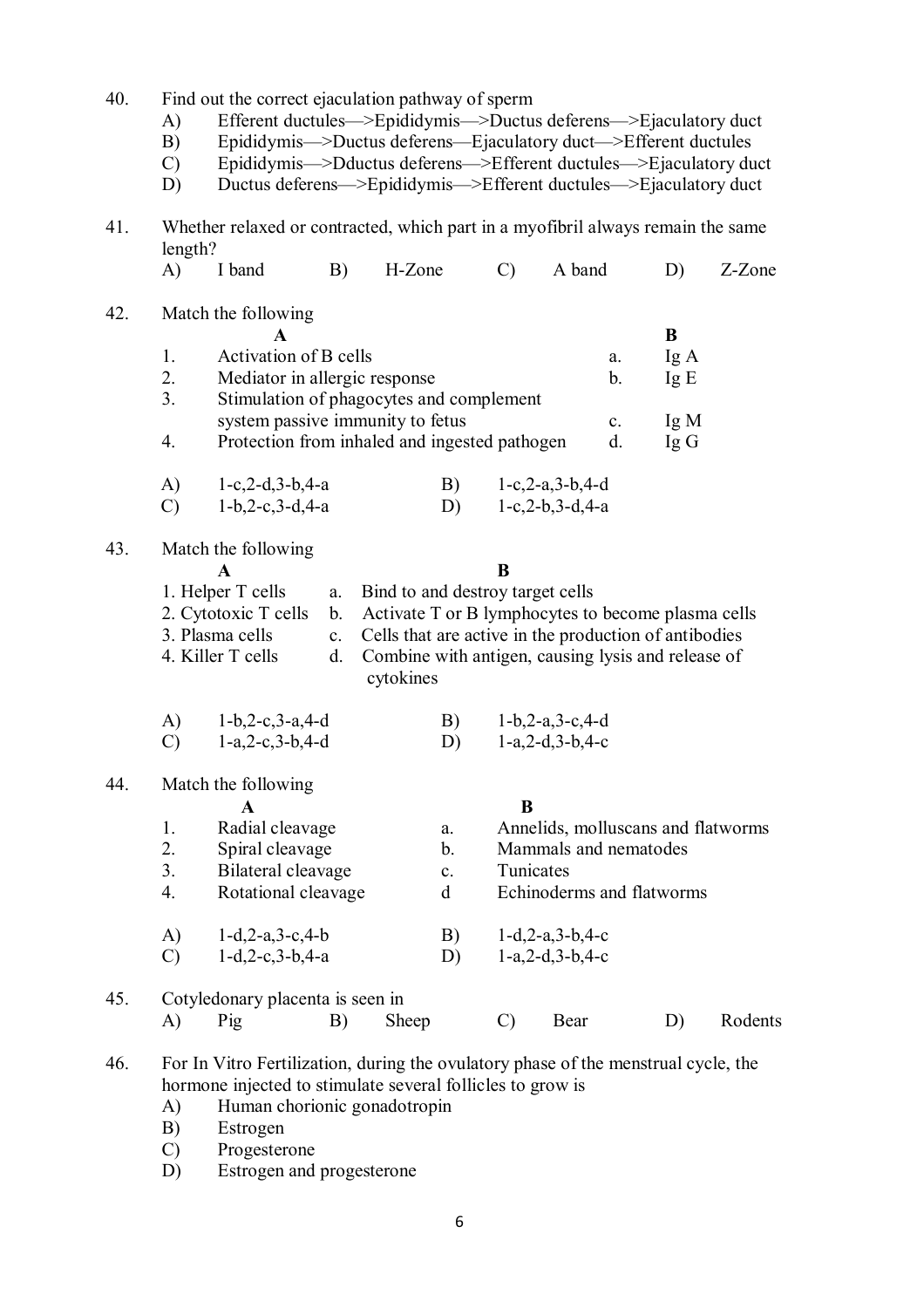- 47. Chi-square test is applied when theoretical frequency is
	- A) Lower than 5 B) At least 10 or above 10
	- C) Which is not Below 10 D) No lower limit
- 48. Starch is a mixture of
	- A) Amylase and amylopectin B) Amylose and amylopectin<br>C) Cellulose and amylose D) Sucrose and trehalose
	- $\text{Cellulose}$  and amylose  $\text{D}$
- 49. A few statements are given below about a particular Vitamin. Find out the Vitamin
	- 1. The outer layers of the seeds of plants are especially rich in this Vitamin
	- 2 Whole-wheat bread is an excellent source, where as ordinary white bread is a poor source
	- 3. Excessive cooking leaches this water-soluble vitamin from many food materials
	- A) Vi. A B) Vi. B12 C) Vi. B1 D) Vi. B2
- 50. Which of the following is **not** a cause of Ketosis?
	- A) Starvation
	- B) Abrupt replacement of a normal diet by a low carbohydrate and high fat diet
	- C) Diabetes mellitus
	- D) Low level of exercise during dieting
- 51. The first step in ornithine cycle is the synthesis of
	- A) Carbamyl phosphate B) Arginine
	- C) Citrulline D) Arginosuccinic acid
- 52. Which amino acid after transamination directly enters the Kreb's cycle at oxaloacetic stage?
	- A) Glutaric acid B) Alanine C) Serine D) Aspartic acid
- 53. A few statements about the uses of NMR Spectroscopy is given below. Find the wrong one.
	- A) Gives a complete three- dimensional structure of small proteins in solutions
	- B) Reveals dynamics E g., Tyr and Phe ring flips (motion in solution)
	- C) Can't follow ligand binding
	- D) Depicts conformational changes during folding
- 54. Match the following

- **A B**
- 1. Thin layer chromatography a. Columns are made up of synthetic resins
- 2. Ion exchange chromatography b. Isolation of specific immunoglobulin from antisera
- 3. Affinity chromatography c. Separation of different fatty acids
- 
- 4. Gas chromatography d Alumina and silica gel are the commonly used adsorbents
- A) 1-d,2-a,3-b,4-c B) 1-d,2-a,3-c,4-b C) 1-a,2-d,3-b,4-c D) 1-a,2-d,3-c,4-b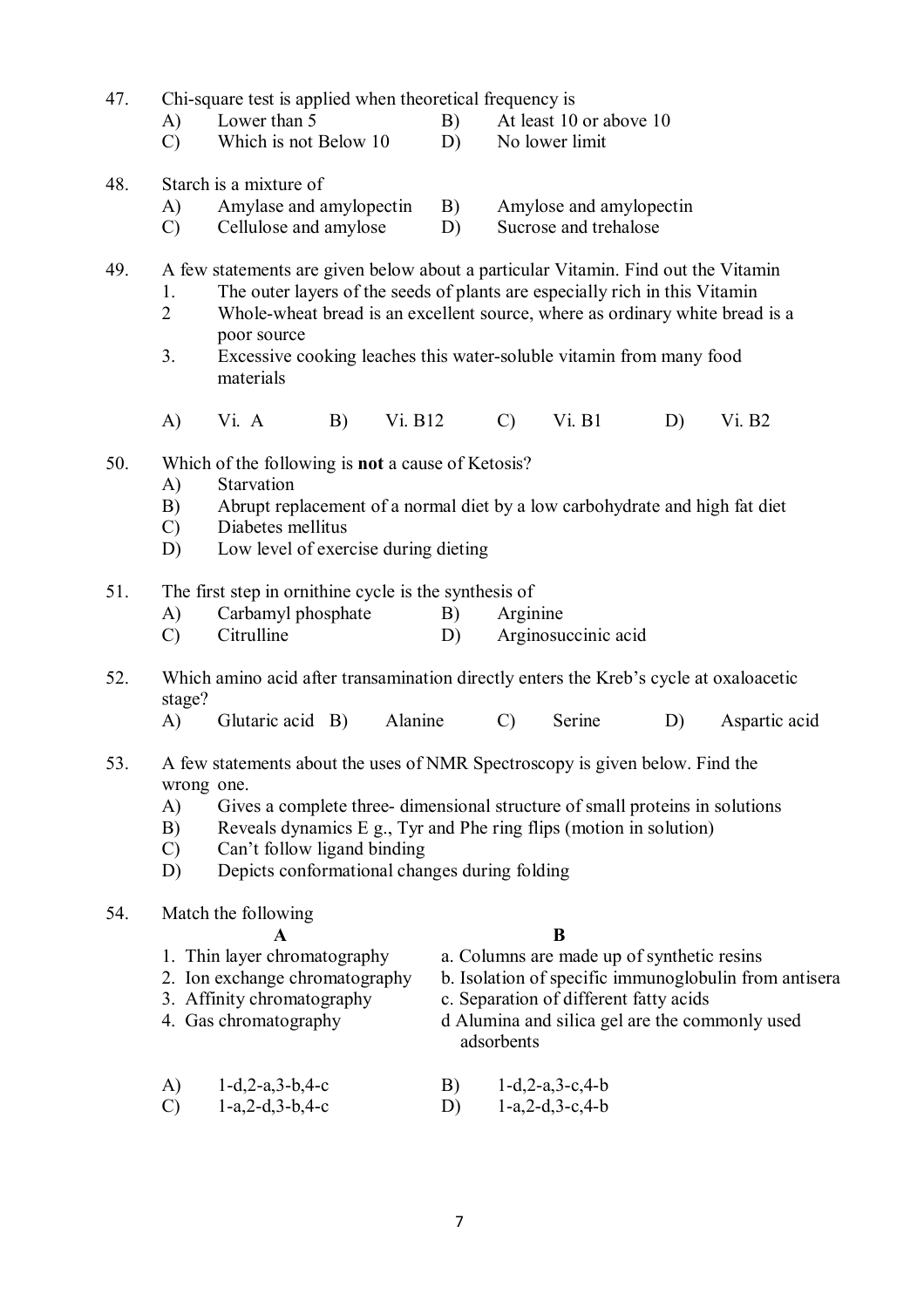- 55. Chromosomal crossing over occurs during the
	- A) Prophase of  $1<sup>st</sup>$  meiotic division
	- B) Prophase of  $2<sup>nd</sup>$  meiotic division
	- C) Metaphase of  $1<sup>st</sup>$  meiotic division
	- $\overrightarrow{D}$  Anaphase of 1<sup>st</sup> meiotic division

#### 56. Psuedoautosomal segment of both X and Y chromosomes carry

- A) Completely sex-linked genes
- B) Incompletely sex-linked genes
- C) X-linked genes
- D) Holandric genes

#### 57. Which one is not an autosomal disorder?

- A) Sickle-cell anemia B) Taysach disease
- C) Thalassemia D) Albinism
- 58. The characteristic cell wall material peptidoglycan is present in
	- A) Eukaryotes B) Archaebacteria
	- C) Certain viruses D) Eubacteria
- 59. Find out the factor which does not influence the enzyme activity?
	- A) Substrate concentration B) Humidity
	- C) Temperature D) pH
- 60. What is the key role of the voltage-gated  $K^+$  ion channel?
	- A) Muscle contraction
	- B) Nerve conduction
	- C) Movement of water molecules
	- D) All of the above

#### 61. Match the following

| A | B |
|---|---|
|   |   |

- 1. Leptotene a. Tetrad
- 2. Zygotene b. Chiasmata
- 3. Pachytene c. Bouquet formation
- 4. Diplotene d. Synaptonemal complex
- A) 1-c,2-d,3-b,4-a B) 1-c,2-d,3-a,4-b<br>C) 1-c,2-a,3-b,4-d D) 1-c,2-a,3-d,4-b C)  $1-c, 2-a, 3-b, 4-d$

62. Which among the following is not a genetic disorder?<br>A) Cystic fibrosis B) Huntington

- A) Cystic fibrosis B) Huntington's disease
- C) Emphysema D) Glioblastoma
- 63. The correct sequences involved in the flow of genetic information A) Replication- $\rightarrow$ Translation- $\rightarrow$  Transcription
	- B) Translation---- $\rightarrow$  Transcription----- $\rightarrow$  Replication
	- C) Replication---- $\rightarrow$  Transcription----- $\rightarrow$  Translation
	- D) Transcription- $\rightarrow$  Translation---- $\rightarrow$  Replication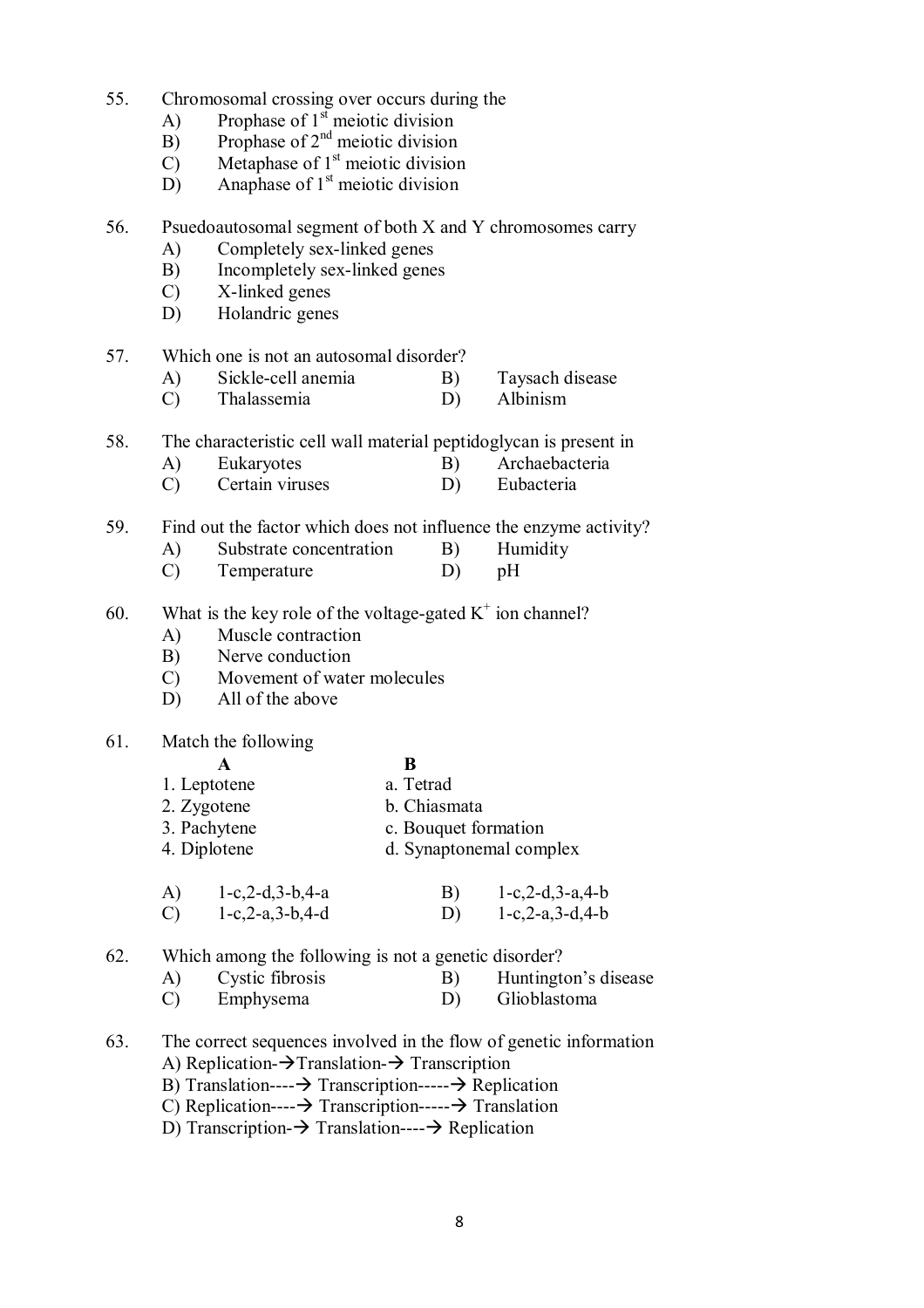- 64. A few statements are given below with respect to transposons. Find out the one which is false.
	- A) They were first discovered in maize genome
	- B) Sometimes they cause mutation by messing up the coding sequences in the gene they are sitting in.
	- C) It can boost up the expression of the invaded genes or turn off the expression of a neighboring gene, once it has inserted itself into a gene
	- D) A transposable element found in human genome is the Alu transposon

## 65. Which one of the following statements is true?

- A) Carcinomas arise from connective tissues
- B) Sarcomas arise from epithelial cells of ectoderm and endoderm
- C) Cancer cells follow the programmed cell death
- D) Cervical, breast and skin cancers are carcinomas and carcinomas include about 85% of human Cancers.
- 66. Satellite DNAs consist of sequences with length
	- A)  $5-500$  base pair B)  $5-200$  base pair
	- C)  $5-300$  base pair D)  $5-100$  base pair
- 67. Match the following

**A B** 1. A cross made with a recessive parental type a. Co-dominance

- 2. A cross made with any of the recessive or b. Test cross
- parental type 3. If the dominant factor cannot completely suppress the c. Back cross recessive, but the expression becomes intermediate between the two

4. If both the dominant and recessive characters express d. Incomplete dominance themselves in the offspring

- A) 1-b,2-c,3-d,4-a B) 1-b,2-d,3-c,4-a C) 1-b,2-c,3-a,4-d D) 1-b,2-a,3-c,4-d
- 68. The terminator codons on the mRNA during protein synthesis
	- A) UCC UGA CGA B) CCA CCG GCC AGA
	- C) AAG CCA GAC D) UAA UAG UGA

## 69. The enzyme which converts the pyruvate to oxaloacetate in gluconeogenesis

- A) Glucose6-phosphatase B) Fructose 1,6 diphosphatase C) Pyruvate carboxylase D) Enolase
- 70. LH and FSH are collectively called: A) Oxytocin B) Somatotrophins
	- C) Luteotrophic D) Gonadotrophins
- 71. Gizzard (proventriculus) in cockroach lies between
	- A) oesophagus and stomach B) crop and mesenteron
	- C) mesenteron and ileum D) oesophagus and crop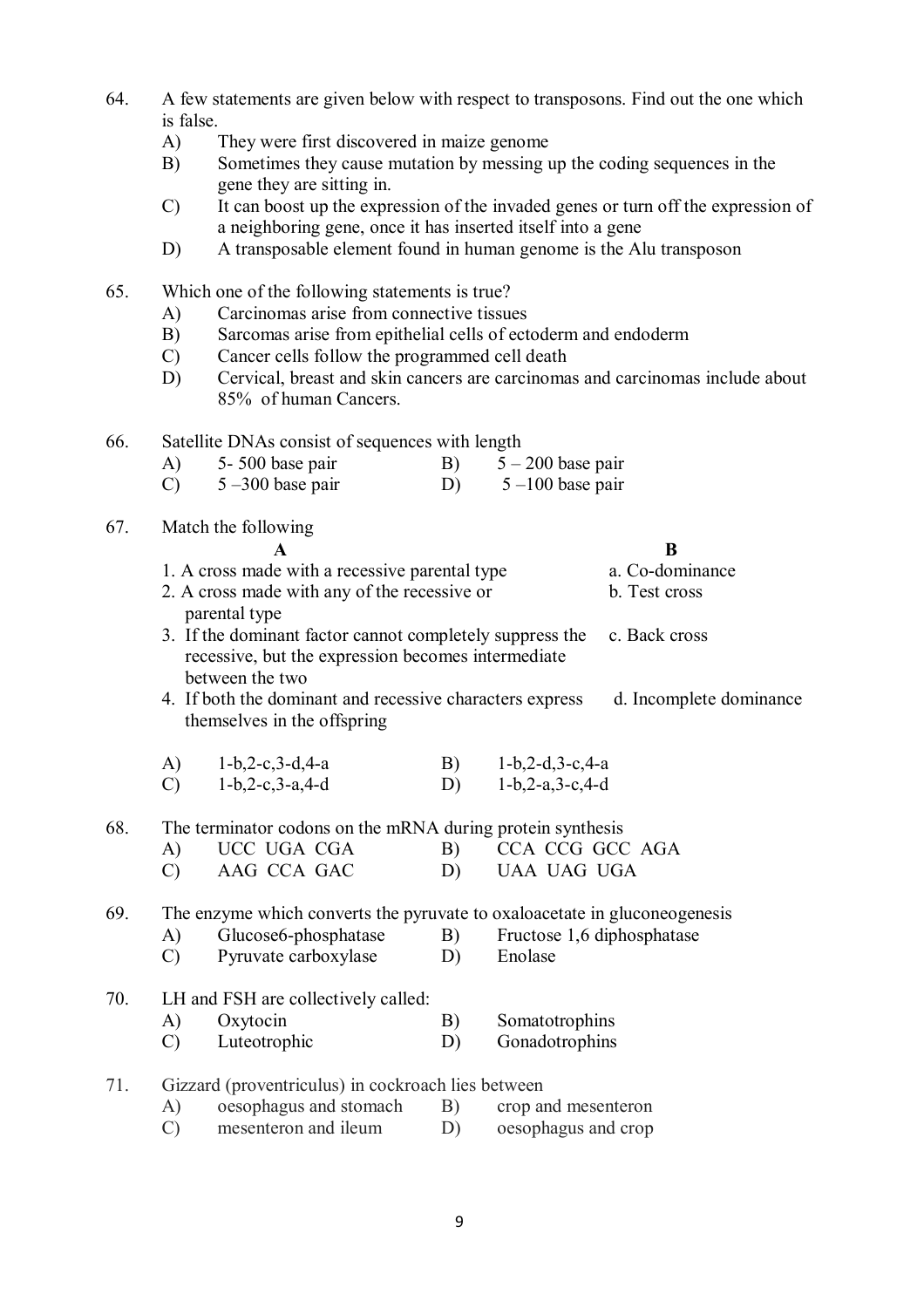- 72. Which zooid is generally motile A) Polyps B) Medusa C) Both D) None of them
- 73. Which one of the following pairs is not correctly matched?
	- A) Cursorial adaptations Limb bones elongated
	- B) Fossorial adaptations Develops shoulder girdle<br>
	C) Arboreal adaptations Webbed feet
	- Arboreal adaptations —<br>Volant adaptations —
	- D) Volant adaptations Fusion of certain bones.
- 74. The movement of masses of cells toward each other and their fusion into one cell mass is called
	- A) Concrescence. B) Convergence
	- C) Involution D) Ingression
- 75. Ecological equivalent are the taxonomically different organisms which occupy
	- A) same or similar ecological niches performing different functions in the same geographical region
	- B) different ecological niches performing similar function in the same geographical region
	- C) same or similar ecological niches performing different functions in different geographical regions
	- D) same or similar ecological niches performing similar functions indifferent geographical regions
- 76. The vitamin which is essential for blood clotting is
	- A) Vitamin-K B) Vitamin-B C) Vitamin-C D) Vitamin-A
- 77. When relatively palpable and unprotected species of animal imitates the relatively unpalpable or well protected species, it is called
	- A) Mullerian mimicry B) Batesian mimicry
	- C) Alluring mimicry D) Warming mimicry
- 78. Match the type of protozoans given in column-I with their examples given in column-II and choose the correct option.

| ColumnI                                | Column II        |
|----------------------------------------|------------------|
| (Type of Protozoans)                   | (Examples)       |
| Amoeboid protozoans<br>a               | Paramecium       |
| Ciliated protozoans<br>b)              | 2. Plasmodium    |
| Flagellated protozoans<br>$\mathbf{C}$ | Amoeba           |
| Sporozoans                             | Trypanosoma<br>4 |

| A)            | $a-1$ , $b-3$ , $c-4$ , $d-2$ | B) $a-3, b-1, c-2, d-4$ |
|---------------|-------------------------------|-------------------------|
| $\mathcal{C}$ | a- 3, b-1, c- 4, d- 2         | D) $a-3, b-4, c-1, d-2$ |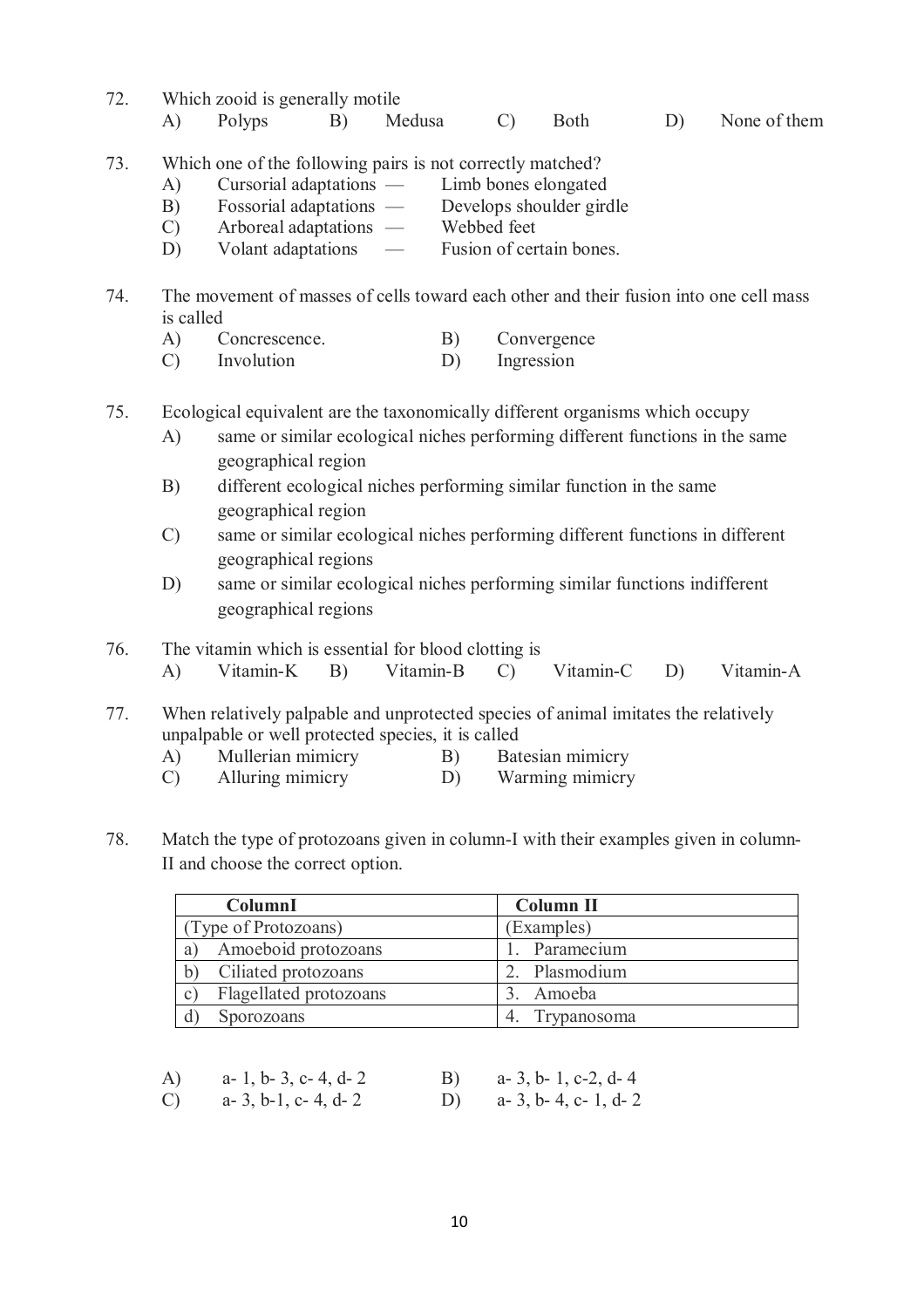- 79. Chemosynthetic autotrophic bacteria are named so because
	- A) They oxidize various inorganic substances such as nitrates, nitrites and ammonia and use the released energy for their ATP production.
	- B) They oxidize various organic substances and use the released energy for their ATP production.
	- C) Both A and B
	- D) None of these

#### 80. Hydra is

- A) Fresh water, diploblastic & radially symmetrical
- B) Marine, diploblastic & radially symmetrical
- C) Marine, triploblastic & bilaterally symmetrical
- D) Fresh water, triploblastic & radially symmetrical

| 81. | Which one of the following is an annelid? |                                |    |        |               |                                               |    |            |
|-----|-------------------------------------------|--------------------------------|----|--------|---------------|-----------------------------------------------|----|------------|
|     | A)                                        | Taenia                         | B) | Nereis | $\mathcal{C}$ | Ascaris                                       | D) | Fasciola   |
| 82. |                                           | Rearing of honey bee is called |    |        |               |                                               |    |            |
|     | A)                                        |                                |    |        |               | Sericulture B) Lac culture C) Vermiculture D) |    | Apiculture |
| 83. |                                           | Anadromous fishes move         |    |        |               |                                               |    |            |
|     | A)                                        | From sea to fresh water.       |    | B)     |               | From sea to estuary.                          |    |            |
|     |                                           | From river to sea              |    |        |               | From estuary to sea                           |    |            |

84. Match the epithelial tissue given in column-I with its location given in column-II and choose the correct option.

| $\mathbf{u}$ and $\mathbf{v}$ and $\mathbf{v}$ and $\mathbf{v}$ and $\mathbf{v}$ and $\mathbf{v}$ |                                       |
|---------------------------------------------------------------------------------------------------|---------------------------------------|
| Column I                                                                                          | <b>Column II</b>                      |
| (Epithelial tissue)                                                                               | (Location)                            |
| Cuboidal<br>a)                                                                                    | Epidermis of skin                     |
| Ciliated                                                                                          | Inner lining of blood vessels         |
| Columnar<br>$\mathbf{C}$                                                                          | 3. Inner surface of gall bladder      |
| $\mathbf{d}$<br>Squamous                                                                          | Inner lining of fallopian tube        |
| Keratinized<br>e)                                                                                 | 5. Lining of pancreatic duct squamous |
|                                                                                                   |                                       |

| A)            | a- 5, b- 4, c- 2, d- 3, e- 1 | <b>B</b> ) | a- 3, b- 4, c- 5, d- 2, e-1   |
|---------------|------------------------------|------------|-------------------------------|
| $\mathcal{C}$ | a- 5, b- 4, c- 3, d-2, e- 1  |            | D) $a-3$ , b-4, c-5, d-1, e-2 |

85. Which one of the following belongs to agricultural crop pest.

- A) *Musca domestica* B) *Pediculus humanis*
- C) *Dysdercus singulatus* D) *Tribolium castaneum*
- 86. Bombykol belongs to
	- A) aggregation pheromone B) alarm pheromone
	- C) trail pheromone D) sex pheromone
- 87. A temporal series of organisms, populations, cells, or genes connected by a continuous line of descent from ancestor to descendent is called
	- A) Lineage B) Cline C) Deme D) Clutch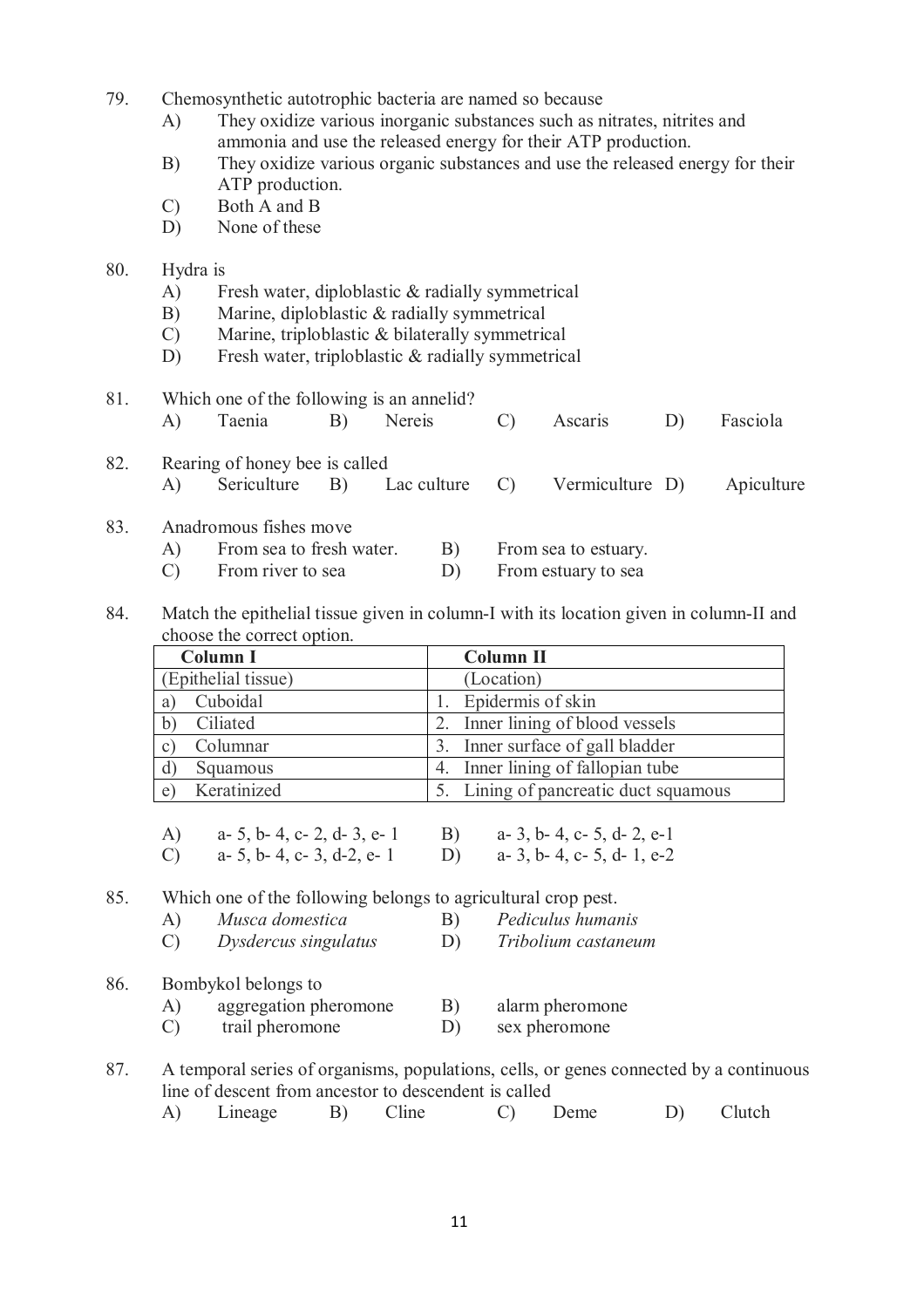| 88. | $\mathbf{A}$<br>$\mathcal{C}$   | A diagram that represents evolutionary relationships among organisms is known as<br>phylogenetic tree<br>cladogram                                                                                                                     |    |                                                                                                                                                              | B)<br>D)             | phenogram                                                                             | pedigree chart                                                  |    |             |
|-----|---------------------------------|----------------------------------------------------------------------------------------------------------------------------------------------------------------------------------------------------------------------------------------|----|--------------------------------------------------------------------------------------------------------------------------------------------------------------|----------------------|---------------------------------------------------------------------------------------|-----------------------------------------------------------------|----|-------------|
| 89. | A)<br>$\mathcal{C}$             | Homo rudolfensis                                                                                                                                                                                                                       |    | Which among the following is not a hominid fossil<br>Australopithecus afarensis<br><b>B</b> )<br>Ardipithecus ramidus<br>D)<br><b>Aegyptopithecus Zeuxis</b> |                      |                                                                                       |                                                                 |    |             |
| 90. | $\mathbf{A}$<br>$\mathcal{C}$   | Hyper secretion of adrenal cortex causes<br>Addison's disease<br>Cushing's syndrome                                                                                                                                                    |    |                                                                                                                                                              | B)<br>D)             | Down's syndrome<br>Acromegaly                                                         |                                                                 |    |             |
| 91. | A)                              | The activity of Leydig cells is governed by a pituitary hormone abbreviated as<br><b>HCG</b>                                                                                                                                           | B) | <b>ACTH</b>                                                                                                                                                  |                      | $\mathcal{C}$                                                                         | <b>FSH</b>                                                      | D) | <b>ICSH</b> |
| 92. | A)                              | The Baltimore system of classification is related to<br>Virus                                                                                                                                                                          | B) | Fungi                                                                                                                                                        |                      | $\mathcal{C}$                                                                         | Protozoa                                                        | D) | Bacteria    |
| 93. | A)<br>$\mathcal{C}$             | Within biological communities, some species are important in determining the ability<br>of a large number of other species to persist in the community. Such species are called<br>Keystone species<br>Sympatric species               |    |                                                                                                                                                              | B)<br>D)             |                                                                                       | Allopatric species<br>Threatened species                        |    |             |
| 94. | A)<br>$\mathcal{C}$             | The evolutionary theories like arboreal theory, the visual predation theory and the<br>angiosperm co-evolution theory are associated with<br>primate origin<br>chiropteran origin<br>B)<br>archeopteran origin<br>odonate origin<br>D) |    |                                                                                                                                                              |                      |                                                                                       |                                                                 |    |             |
| 95. | A)<br>$\mathcal{C}$             | Devonian<br>Cambrian                                                                                                                                                                                                                   |    |                                                                                                                                                              | B)<br>D)             | The period which marks the first appearance of trilobites is<br>Permian<br>Ordovician |                                                                 |    |             |
| 96. | 1.<br>3.<br>A)<br>$\mathcal{C}$ | Which among the following is/are true about complement system?<br>lysis of infectious organism<br>opsonization<br>1 and 2 only<br>2, 3 & 4 only                                                                                        |    |                                                                                                                                                              | 2.<br>4.<br>B)<br>D) | 3 only                                                                                | activation of inflammation<br>immune clearance<br>All the above |    |             |
| 97. | A)<br>$\mathcal{C}$             | The genetic disorder sickle-cell anemia is an example of<br>pleiotropy<br>B)<br>heterozygous dominance<br>epistasis<br>homozygous dominance<br>D)                                                                                      |    |                                                                                                                                                              |                      |                                                                                       |                                                                 |    |             |
| 98. | A)                              | Which of the following genotypes causes Klinefelter syndrome?<br>XX<br><b>XYY</b><br>X <sub>O</sub><br>$\mathcal{C}$<br><b>XXY</b><br>B)<br>D)                                                                                         |    |                                                                                                                                                              |                      |                                                                                       |                                                                 |    |             |
| 99. | $\mathbf{A}$                    | During this phase of cell cycle the sister chromatids are already separated<br>Metaphase II B)                                                                                                                                         |    | G <sub>2</sub> phase                                                                                                                                         |                      | $\mathcal{C}$                                                                         | Anaphase                                                        | D) | Prophase    |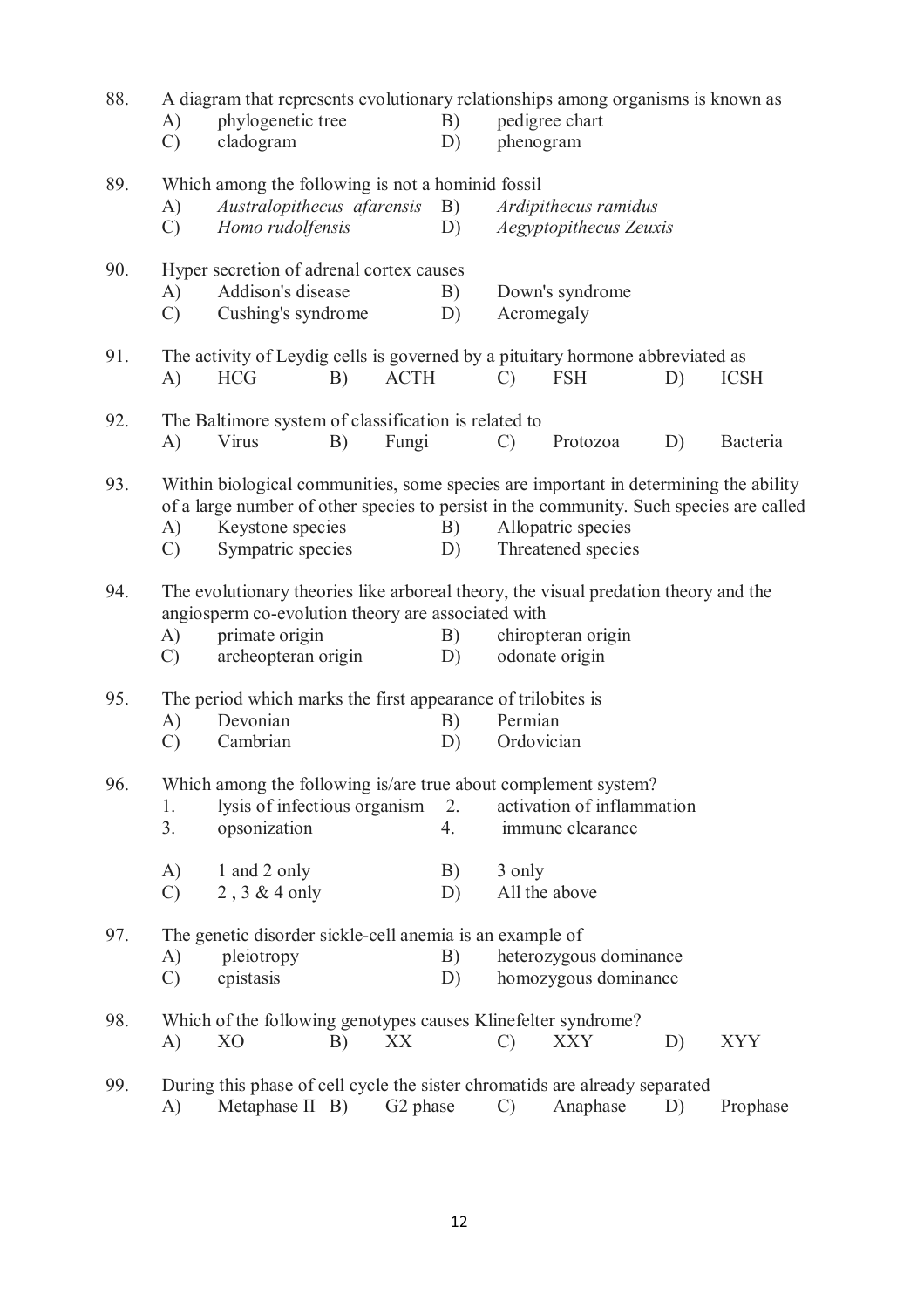- 100. The PCR is used to
	- A) Obtain large quantity of protein
	- B) Obtain large quantity of DNA
	- C) Obtain large quantity of RNA
	- D) Convert DNA into RNA

101. What is the key difference between mitosis in plant cells and mitosis in animal cells?

- A) The chromosomes aren't duplicated during interphase in plant cells.
- B) Animal cell mitosis results in two daughter cells; plant mitosis produces three.
- C) The two daughter cells formed in plant cell mitosis aren't genetically identical.
- D) A cell plate is formed during mitosis in plant cells.
- 102. The termination codon is not A) AUG B) UAA C) UAG D) UGA
- 103. Wobble hypothesis was first proposed by
	- A) Nirenberg B) Watson and Crick
	- C) Watson D) Crick
- 104. Which is the third step in elongation in bacteria during translation?
	- A) Peptide bond formation B) Binding of an incoming aminoacyl t-RNA
	- C) Translocation D) None of these
- 105. Linked genes do not assort independently because they:
	- A) are in the centromere
	- B) are always recessive
	- C) are on the same chromosome
	- D) are repulsing each other
- 106. In Drosophila, eye colour is sex-linked and red eye colour is dominant to white eye colour. Which of the following are not possible in a cross between a red-eyed male and a heterozygous female?
	- A) Red-eyed male. B) White-eyed male.<br>
	C) Carrier female. D) Homozygous white
	- C) Carrier female. D) Homozygous white-eyed female

107. In Hamburger phenomenon the ions exchanged are

- $A)$  $^+$  and Na<sup>+</sup> B) HCO<sub>3</sub> <sup>-</sup> and Cl<sup>-</sup>
- $\overline{C}$  $^+$  and NO<sub>3</sub>  $\text{SO}_2$  and Cl<sup>-</sup>

108. The RNA polymerase core enzyme convert into a holoenzyme by joining with

- A) α sub unit B) β sub unit C) β' sub unit D) σ sub unit
- 109. Pick the correct pair with respect to primers used in DNA replication.
	- A) RNA primer- for prokaryotes only
	- B) RNA primer- for both prokaryotes and eukaryotes
	- C) DNA primer- for both prokaryotes and eukaryotes
	- D) DNA primer-for eukaryotes only